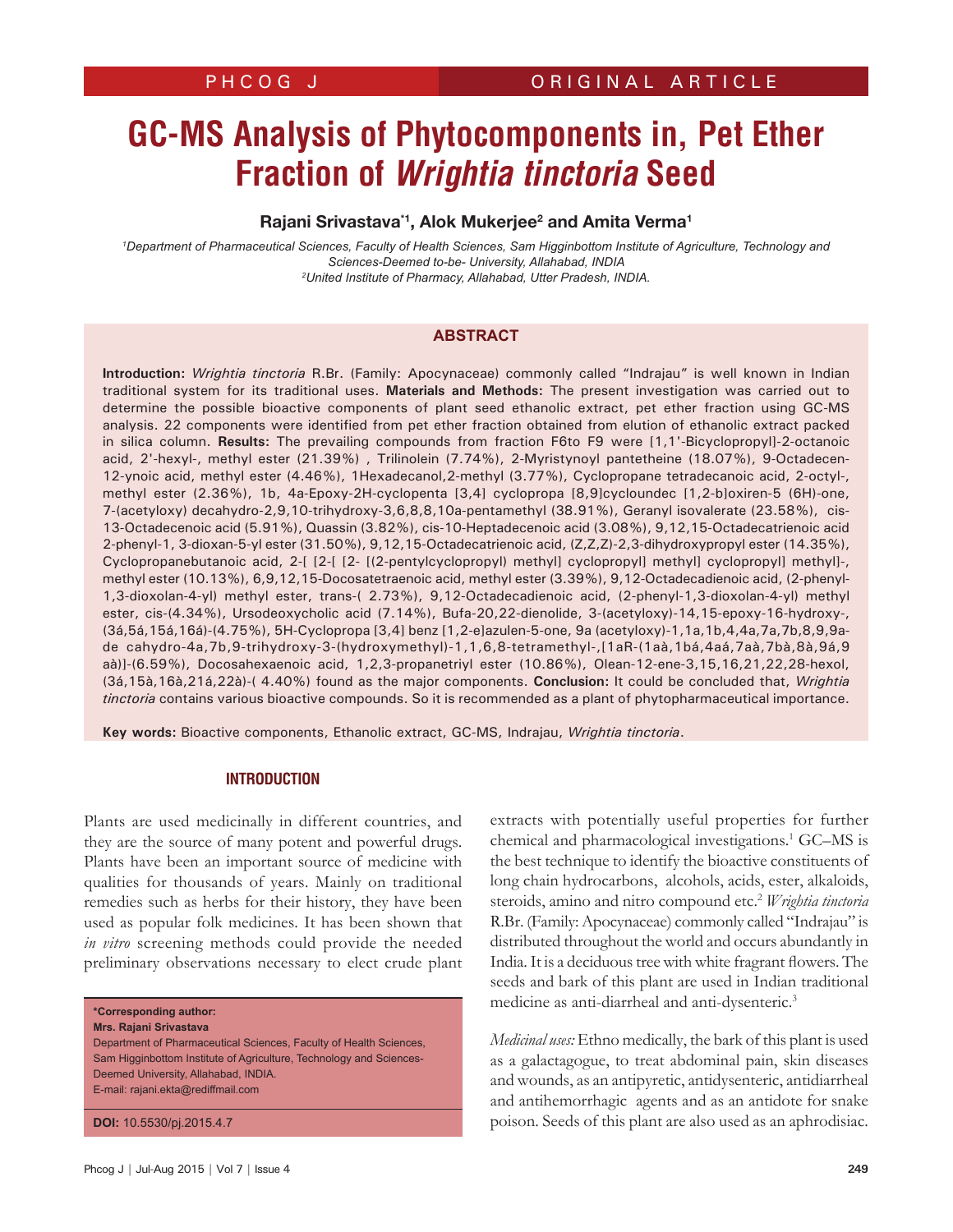

#### **Graphical Abstract**

In view of the reported severe health hazards of estrogen, such as increased risk of endometrial hyperplasia and carcinoma breast cancer and thromboembolic diseases. A large number of natural products showing promising antifertility activity in preliminary studies could not be pursued due to their associated estrogen-agonistic activity.4

#### **MATERIALS AND METHODS**

## **Collection of plant material**

The *Wrightia tinctoria* seed were collected from its natural habitat in Jharkhand and identified by Botanist at (NBRI) national botanical research institute, Lucknow, Voucher specimens were preserved at the Herbarium of the institute.

## **Preparation of extract and fraction**

The seeds of *Wrightia tinctoria* washed dried and powered, extracted with per ether, chloroform, ethanol and water in successive session in soxhlet percolator. Extractable value calculated by evaporating the solvent in vacuum evaporator. In pet ether no crystalline component obtained instead get rubbery material, while chloroform and ethanolic extracts are semisolid in nature. Ethanolic extract packed in silica column and column is eluted with 10%, 20%, 30%, 40%, 50% pet ether and chloroform mixture solvents. The  $F_6$ fraction of 20% elutes were selected for GC-MS analysis.

## **GC–MS analysis**

Spectrometer) This mass spectrometer comes paired with the TRACE 1300 GC along with Auto-sampler for automated sample. Helium gas (99.999%) was used as the carrier gas at constant flow rate 1 ml/min. Ion Source Type: EI source programmable to 350°C. Scans: 731. Condition is: Initial temperature is kept at  $60^{\circ}$ C, then temperature is increased to 280°C with a max ramp of 90°C/min. Then temperature is allowed to cool down. MASS range was kept between 50-500 m/z. injection volume 10 (μl). Run Time: 2.48 min, This GC-MS is equipped with NIST Library.

## **Identification of Components**

Interpretation on mass spectrum of GC–MS was done using the database of National Institute of standard and Technology (NIST) having more than 62,000 patterns. The mass spectrum of the unknown component was compared with the spectrum of the known components stored in the NIST library. The name, molecular weight and molecular formula and probability of the components of the test materials were ascertained.

#### **RESULTS AND DISCUSSION**

## **GC–MS analysis**

The components present in the ethanolic extract of seed pet ether fraction was identified by GC–MS (Figures 1-6). The prevailing compounds from fraction  $F<sub>6</sub>$ to  $F<sub>9</sub>$  were [1,1'-Bicyclopropyl]-2-octanoic acid, 2'-hexyl-, methyl ester (21.39%) , Trilinolein (7.74%), 2-Myristynoyl pantetheine (18.07%), 9-Octadecen-12 ynoic acid, methyl ester (4.46%), 1Hexadecanol, 2-methyl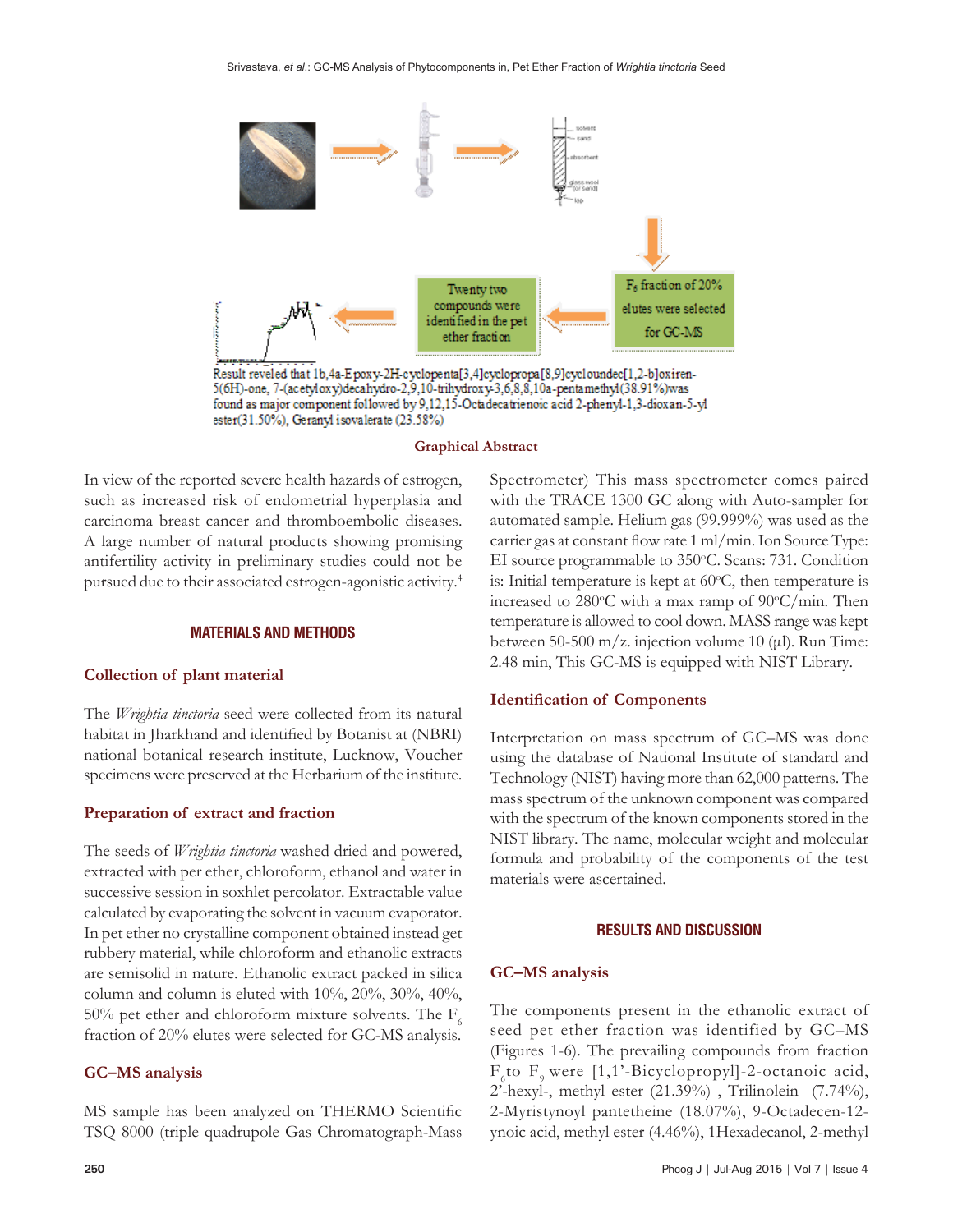24.4400

I.

10 AV 1 NE 1148



**Figure 1: GC-MS total ion current chromatogram of pet ether faction**



**Figure 3: GC-MS Spectra 2**









**Figure 4: GC-MS Spectra 3**





(3.77%), Cyclopropane tetradecanoic acid, 2-octyl- ,methyl ester (2.36%), 1b, 4a-Epoxy-2H-cyclopenta[3,4] cyclopropa[8,9]cycloundec[1,2-b]oxiren-5(6H)-one, 7-(acetyloxy)decahydro-2,9,10-trihydroxy-3,6,8,8,10apentamethyl (38.91%), Geranyl isovalerate (23.58%), cis-13-Octadecenoic acid (5.91%), Quassin (3.82%), cis-10-Heptadecenoic acid (3.08%), 9,12,15-Octadecatrienoic acid 2-phenyl-1,3-dioxan-5-yl ester (31.50%), 9, 12, 15-Octadecatrienoic acid, (Z,Z,Z)-2,3-dihydroxypropyl ester (14.35%), Cyclopropanebutanoic acid, 2-[[2-[[2-[(2-pentylcyclopropyl)methyl]cyclopropyl] methyl]cyclopropyl]methyl]-,methyl ester (10.13%), 6,9,12,15-Docosatetraenoic acid, methyl ester (3.39%), 9, 12-Octadecadienoic acid, (2-phenyl-1,3-dioxolan-4-yl) methyl ester, trans-(2.73%), 9,12-Octadecadienoic acid, (2-phenyl-1,3-dioxolan-4-yl) methyl ester, cis-( 4.34%), Ursodeoxycholic acid (7.14%), Bufa-20,22 dienolide, 3-(acetyloxy)-14,15-epoxy-16-hydroxy-,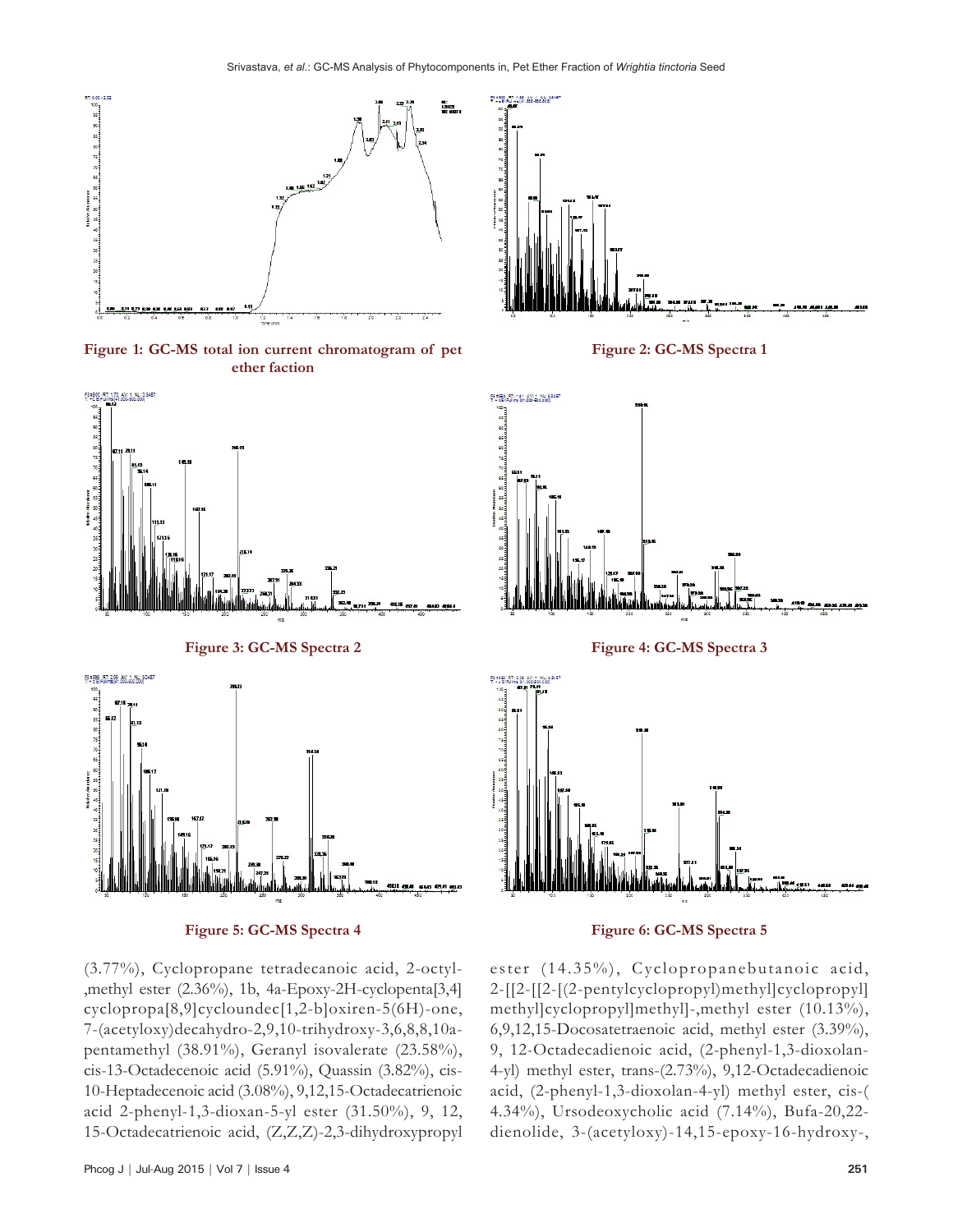| Table 1: Components detected in pet ether fraction                                                                                                                                                                   |                                                       |
|----------------------------------------------------------------------------------------------------------------------------------------------------------------------------------------------------------------------|-------------------------------------------------------|
| Compound name (con%)                                                                                                                                                                                                 | <b>Pharmacological activity</b>                       |
| Trilinolein (7.74%)                                                                                                                                                                                                  | Anti-ischemic, Antiarrhythmic, and Antioxidant        |
| 2-Myristynoyl pantetheine(18.07%)                                                                                                                                                                                    |                                                       |
| 9-Octadecen-12-ynoic acid, methyl ester (4.46%)                                                                                                                                                                      | Immunotoxicity effects, and Antioxidant activity      |
| 1-Hexadecanol, 2-methyl (3.77%)                                                                                                                                                                                      | Antimicrobial                                         |
| Cyclopropanetetradecanoic acid, 2-octyl-, methyl ester<br>$(2.36\%)$                                                                                                                                                 | Antimicrobial                                         |
| [1,1'-Bicyclopropyl]-2-octanoic acid, 2'-hexyl-, methyl ester<br>(21.39%)                                                                                                                                            | Antibacterial                                         |
| 1b,4a-Epoxy-2H-cyclopenta[3,4] cyclopropa[8,9]<br>cycloundec[1,2-b]oxiren-5(6H)-one, 7-(acetyloxy)decahydro-<br>2,9,10-trihydroxy-3,6,8,8,10a-pentamethyl(38.91%)                                                    |                                                       |
| Geranyl isovalerate (23.58%)                                                                                                                                                                                         | Antimicrobial                                         |
| cis-13-Octadecenoic acid (5.91%)                                                                                                                                                                                     | dopaminergic stimulatory activity                     |
| Quassin(3.82%)                                                                                                                                                                                                       | Antiplamodial and antiviralactivity                   |
| cis-10-Heptadecenoic acid (3.08%)                                                                                                                                                                                    | Anticancer                                            |
| 9,12,15-Octadecatrienoic acid 2-phenyl-1,3-dioxan-5-yl<br>ester(31.50%)                                                                                                                                              |                                                       |
| 9,12,15-Octadecatrienoic acid, (Z,Z,Z)-2,3-dihydroxypropyl<br>ester (14.35%)                                                                                                                                         | Analgesic, Antipyretic, Anticonvulsant,<br>Antiseptic |
| Cyclopropanebutanoic acid, 2-[[2-[[2-[(2-pentylcyclopropyl)<br>methyl]                                                                                                                                               |                                                       |
| cyclopropyl]methyl]cyclopropyl]methyl]-, methyl<br>ester(10.13%)                                                                                                                                                     |                                                       |
| 6, 9, 12, 15-Docosatetraenoic acid, methyl ester (3.39%)                                                                                                                                                             | Anticholesterol compound                              |
| 9, 12-Octadecadienoic acid, (2-phenyl-1, 3-dioxolan-4-yl)<br>methyl ester, trans-(2.73%)                                                                                                                             |                                                       |
| 9, 12-Octadecadienoic acid, (2-phenyl-1, 3-dioxolan-4-yl)<br>methyl ester, cis-(4.34%)                                                                                                                               |                                                       |
| Ursodeoxycholic acid (7.14%)                                                                                                                                                                                         |                                                       |
| Bufa-20, 22-dienolide, 3-(acetyloxy)-14, 15-epoxy-16-<br>hydroxy-, (3á,5á,15á,16á)-(4.75%)                                                                                                                           |                                                       |
| 5H-Cyclopropa[3,4] benz [1,2-e]azulen-5-one, 9a-(acetyloxy)-<br>1,1a,1b,4,4a,7a,7b,8,9,9a-de cahydro-4a,7b,9-trihydroxy-3-<br>(hydroxymethyl)-1,1,6,8-tetramethyl-,[1aR-(1aà,1bá,4aá,7aà,7<br>bà,8à,9á,9aà)]-(6.59%) |                                                       |
| Docosahexaenoic acid, 1, 2, 3-propanetriyl ester(10.86%)                                                                                                                                                             |                                                       |
| Olean-12-ene-3,15,16,21,22,28-hexol, (3á,15à,16à,21á,22à)-(<br>$4.40\%$                                                                                                                                              |                                                       |

(3á,5á,15á,16á)-(4.75%), 5H-Cyclopropa [3,4] benz [1,2-e] azulen-5-one, 9a (acetyloxy)-1,1a,1b,4,4a,7a,7b,8,9,9a-de cahydro-4a,7b,9-trihydroxy-3-(hydroxymethyl)- 1,1,6,8-tetramethyl-,[1aR-(1aà,1bá,4aá,7aà,7bà,8à,9á, 9aà)]-(6.59%), Docosahexaenoic acid, 1,2,3-propanetriyl ester(10.86%), Olean-12-ene-3,15,16,21,22,28-hexol, (3á,15à,16à,21á,22à)-( 4.40%) found as the major components.

Twenty two compounds were identified in the pet ether fraction; principal components with their % concentration and pharmacological activity were presented in (Table 1). Result reveled that 1b, 4a-Epoxy-2H-cyclopenta [3,4] cyclopropa [8,9] cycloundec [1,2-b]oxiren-5 (6H)-one, 7-(acetyloxy) decahydro-2, 9, 10-trihydroxy-3,6,8,8,10apentamethyl (38.91%) was found as major component followed by 9,12,15-Octadecatrienoic acid 2-phenyl-1,3 dioxan-5-yl ester (31.50%), Geranyl isovalerate (23.58%) .

## **CONCLUSION**

In the present study, 22 components were identified from seed alcoholic extract, pet ether fraction by